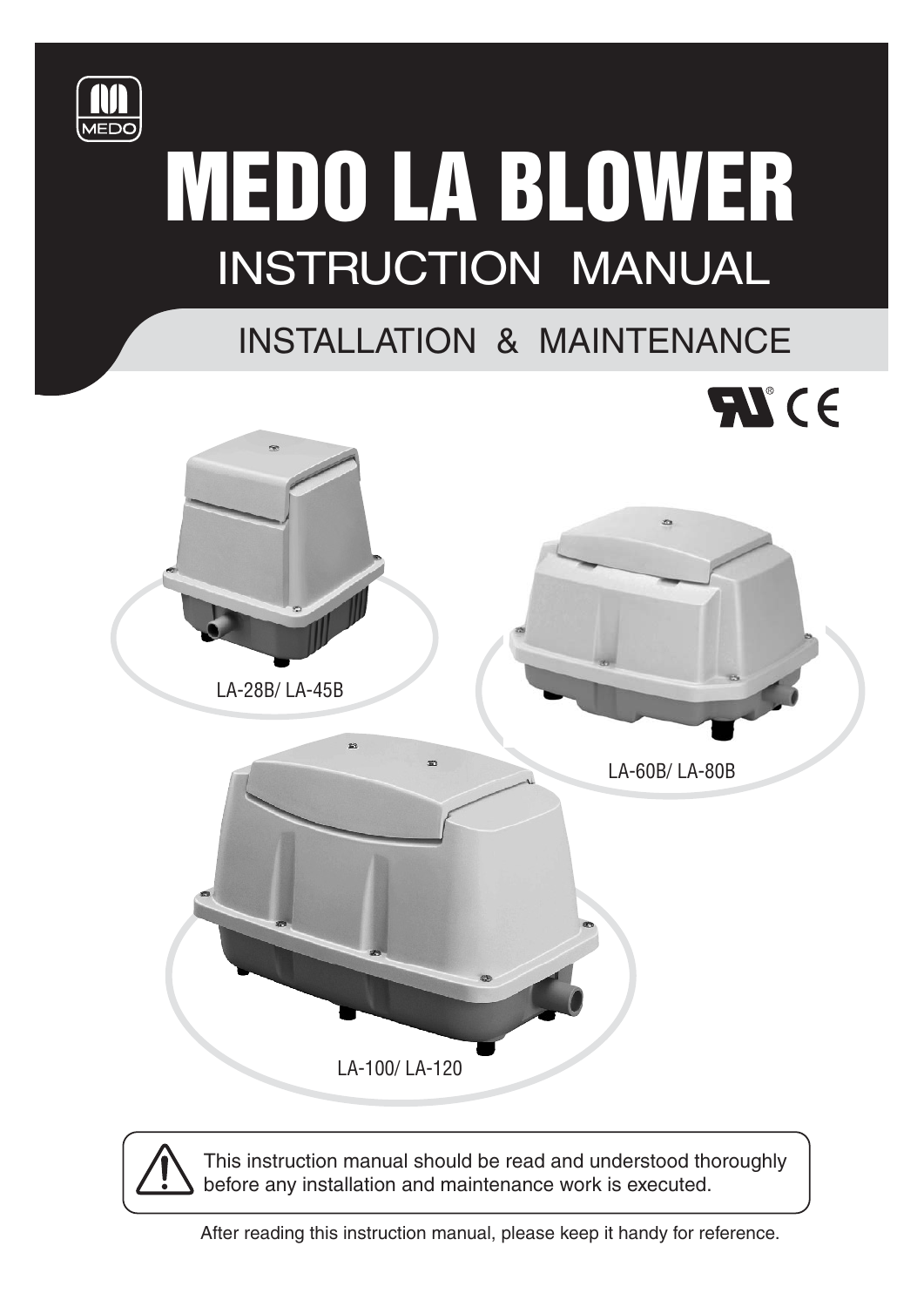## **CONTENTS**

| 3. Safety Instruction <b>contract to the COVID-100</b> state of 3                                                                                                                                                                   |  |
|-------------------------------------------------------------------------------------------------------------------------------------------------------------------------------------------------------------------------------------|--|
| 4. Installation (Septic tank application) ------------------------------ 4                                                                                                                                                          |  |
| 5. Maintenance <b>continuous</b> contract to the contract of the contract of the contract of the contract of the contract of the contract of the contract of the contract of the contract of the contract of the contract of the co |  |
|                                                                                                                                                                                                                                     |  |
|                                                                                                                                                                                                                                     |  |
|                                                                                                                                                                                                                                     |  |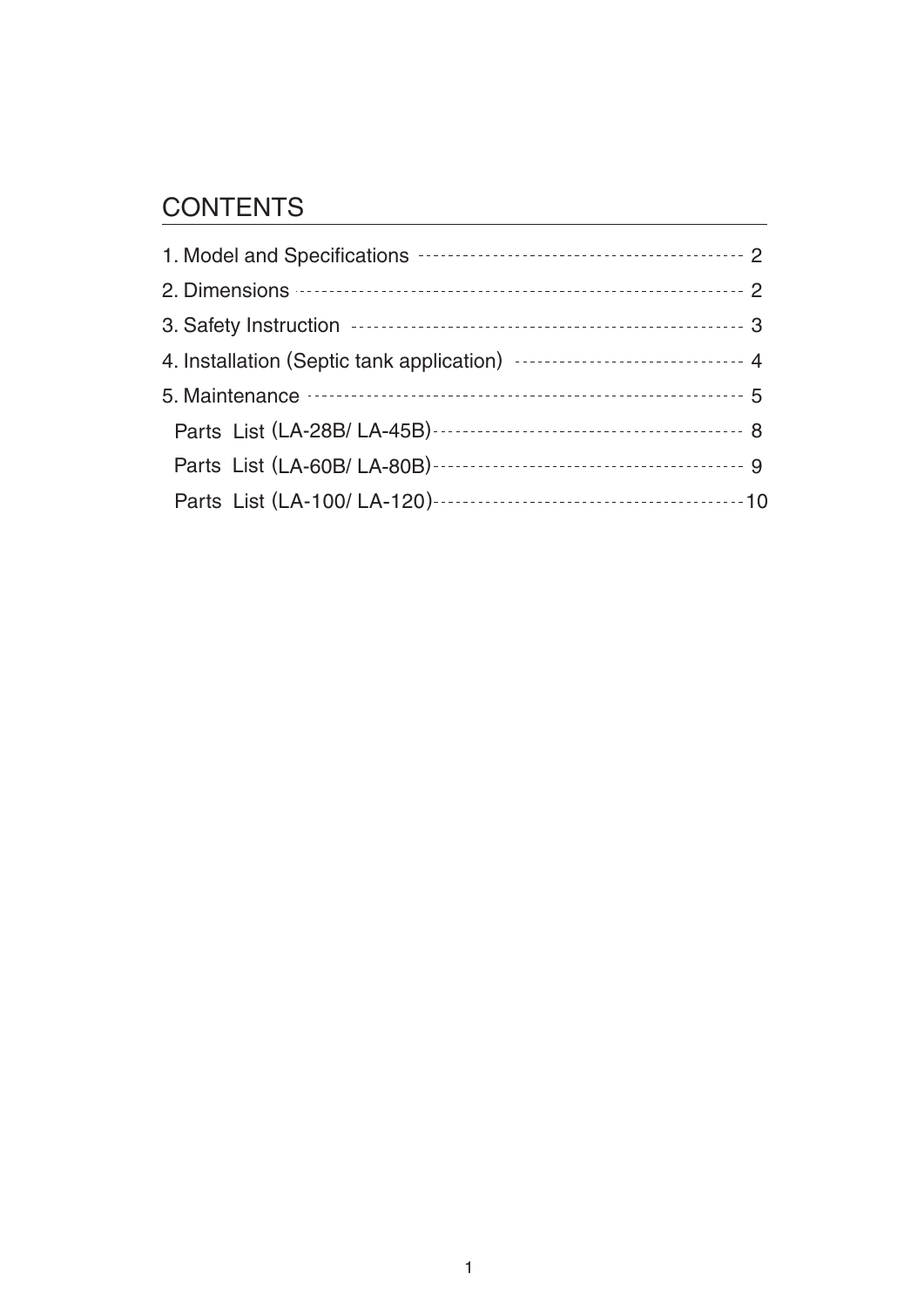## 1. Model and Specifications

| Model                     | $LA-28B$                          | $LA-45B$       | $LA-60B$                         | $LA-80B$             | LA-100                            | LA-120            |  |  |  |  |  |
|---------------------------|-----------------------------------|----------------|----------------------------------|----------------------|-----------------------------------|-------------------|--|--|--|--|--|
| Standard Voltage *        |                                   | <b>230V AC</b> |                                  |                      |                                   |                   |  |  |  |  |  |
| <b>Rated Frequency</b>    |                                   | 50Hz           |                                  |                      |                                   |                   |  |  |  |  |  |
| <b>Rated Pressure</b>     | 110mbar                           |                | 150mbar                          |                      | 180mbar                           |                   |  |  |  |  |  |
| <b>Operating Pressure</b> | 50 - 180mbar<br>$0,05 - 0,18$ bar |                | 100 - 200mbar<br>$0,1 - 0,2$ bar |                      | 100 - 250mbar<br>$0,1 - 0,25$ bar |                   |  |  |  |  |  |
| <b>Rated Airflow</b>      | 28 <i>l/min.</i>                  | $45$ I/min.    |                                  | 60l/min.<br>80l/min. |                                   | 120l/min.         |  |  |  |  |  |
| <b>Power Consumption</b>  | 29 W<br>47 W                      |                | 64 W                             | 86W                  | 100W                              | 130 W             |  |  |  |  |  |
| Weight                    | 2.9kg<br>3.0 <sub>kg</sub>        |                | 5.0kg                            | 5.3kg                | 9.4 <sub>kg</sub>                 | 9.4 <sub>kg</sub> |  |  |  |  |  |
| <b>IP Class</b>           | 55                                | 55             | 55                               | 55                   | 55                                | 55                |  |  |  |  |  |

\* The unit must only be operated at the voltage as indicated on the outer casing of the blower.

## 2. Dimensions

LA-28B/LA-45B





 $L=207$ mm W=182mm H=205mm D=18mmOD

LA-60B/LA-80B





L=307mm L=305mm W=214mm H=208mm H=188mm D=18mmAD

LA-100/LA-120





L=408mm W=210mm H=232mm D=26mmAD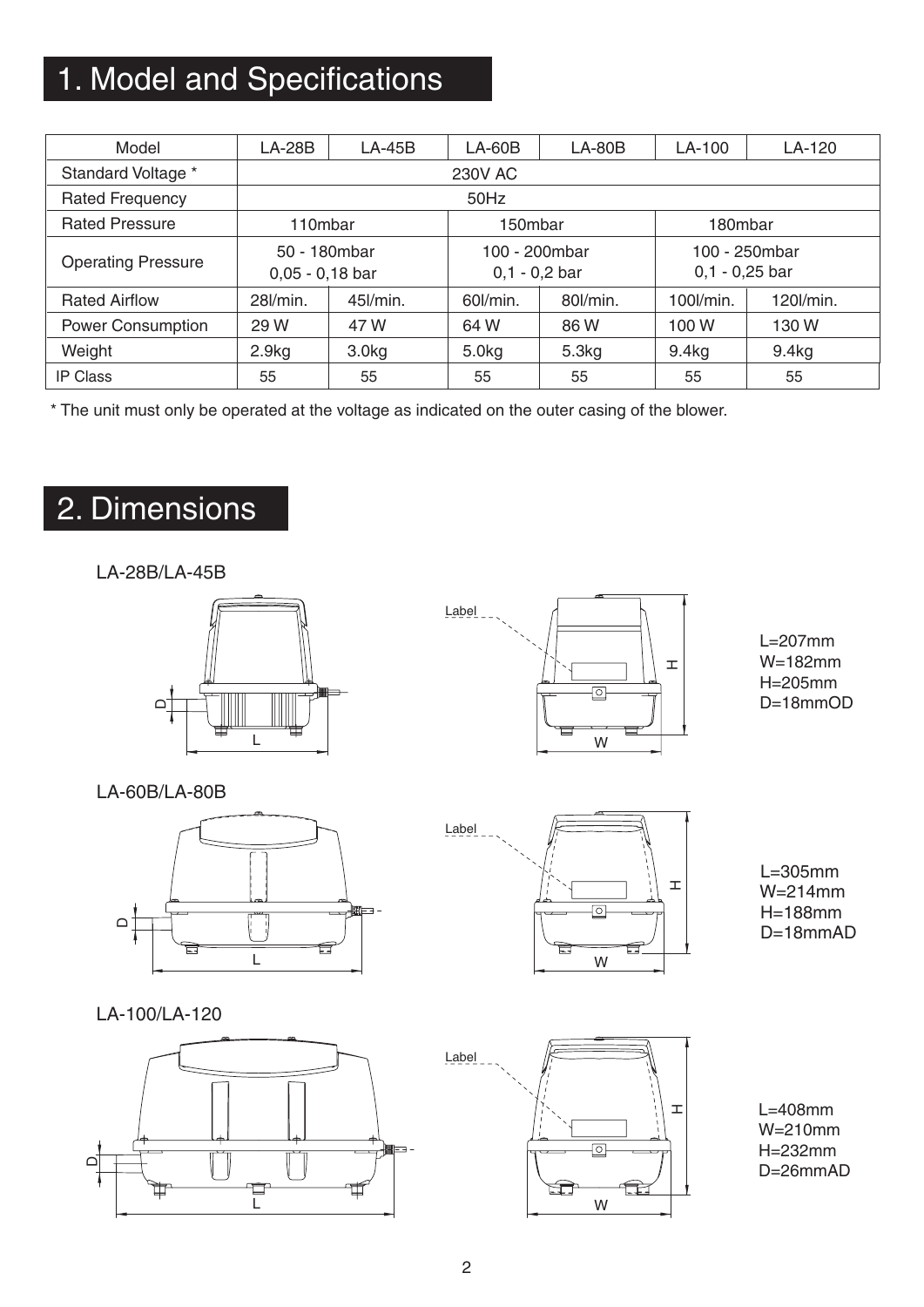### Explanation of Diagrammatic Expressions

The term "Attention" used in this manual is to alert you to dangers such as the following;

Degree of Danger Indicated by The Term

Term



This term indicates the possibility that continuing to work while ignoring this "Attention", or working incorrectly without full understanding, may cause personal injury or physical damage.

## The Meaning of the Symbols

Symbols



This symbol advises you of an item which should BE NOTED (including Danger and Warning) and the general notes will be shown by a picture, word or explanatory text inside or along the symbol mark.



This symbol advises you of an action which must NOT BE TAKEN (IS PROHIBITED) in order to avoid danger. The general actions which must not be taken will be shown by a picture or explanatory text inside or along the symbol mark.



This symbol advises you of an action which must BE TAKEN (IS MANDATORY) in order to avoid danger and the general emphasis of the action which must be taken will be shown by a picture or explanatory text inside or along the symbol mark.

## Safety and Operating Instructions

The following safety precautions should always be followed to reduce the risk of breakdown and/or accident.

## ATTENTION )  $\bullet \bullet \bullet$  To Prevent Electric Shock And Fire

- $\widehat{1}$  Don't install the blower where it will be flooded with water.
- 2 Electrical work must be done by a qualified electrician.
- 3 The power supply should be the rated voltage shown on the label on the blower and be fitted with an earth leakage breaker and over current breaker.
- 4 The power outlet used should be waterproof and include an earth connected to ground.
- 5 If the supply cord is damaged, it must be replaced by the manufacturer or its service agent or similarly qualified person in order to avoid a hazard.
- $\widehat{6}$  Don't place any objects on the electric cable.
- $\overline{7}$  Be sure to unplug the blower before starting maintenance.  $\overline{22}$   $\Lambda$
- 8 Be sure to put the Upper Case back after maintenance.
- 9 Don, t touch the metal part of the blower until it is cooled down as the blower runs very hot. Ignoring any of the above may cause an electric shock, a fire or a burn.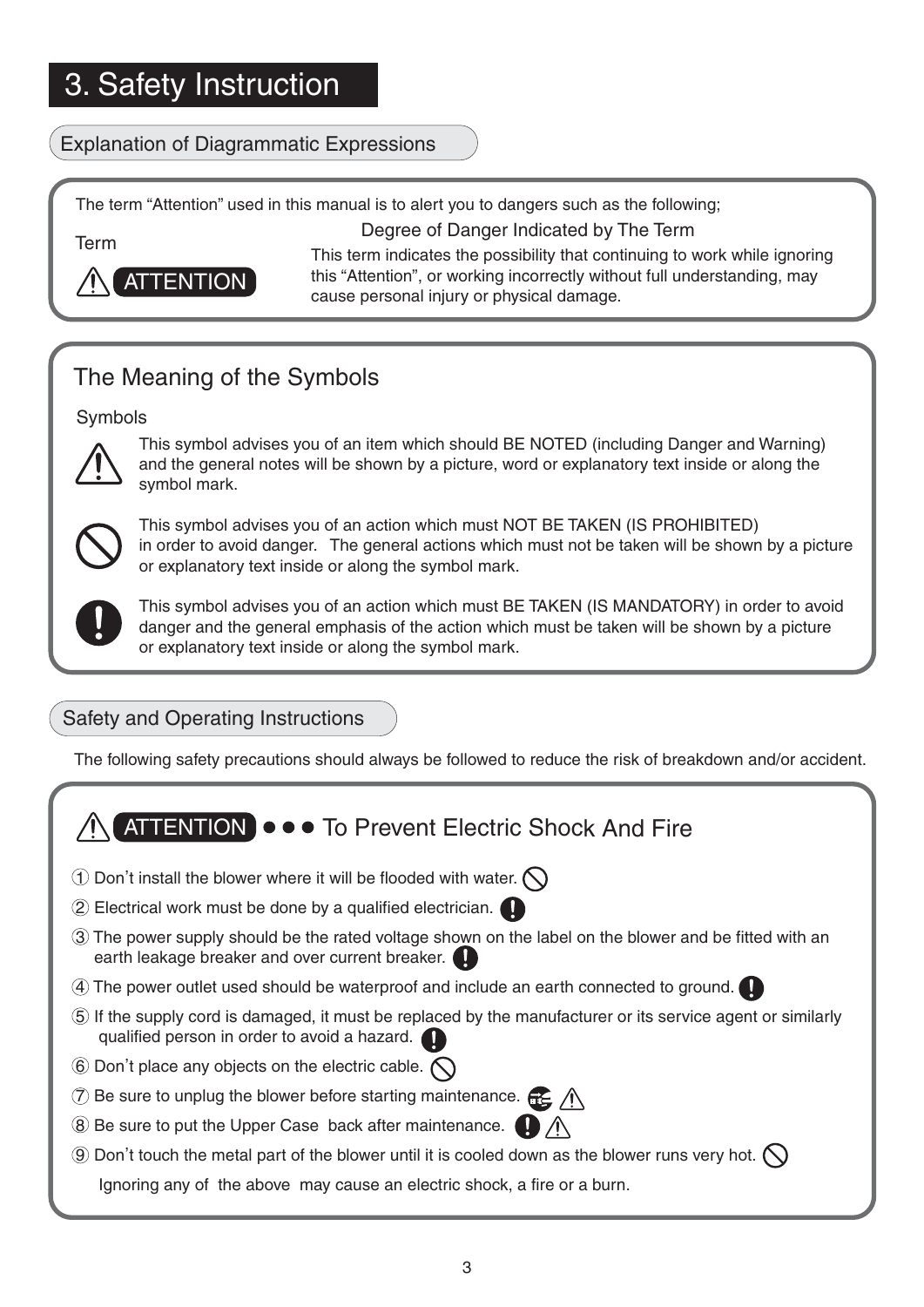## 4. Installation (Septic Tank Application)

1. Installation site selection

 $\mathbb D$  Install our blower near the septic tank.

If the pipeline is long, the sewage treatment may not perform well due to an insufficient airflow.  $\bigwedge$  $\widehat{2}$  Install in a place which is convenient for maintenance.

**Exhibited in a place which is convenient for manity** 3 Don't install over a manhole or on soft ground.

 $\rm 4$  Avoid areas where wind-blown leaves and dust gathers.

5) Install in a well ventilated place.

 $6$  Install at least 30cm away from the wall of a house.

 ${\mathcal{D}}$ Installation in the shade is recommended to suppress heat generation of the blower.

 $\frac{D}{D}$  installation in the shade is recommended to suppress near generation of the blower.  $\frac{D}{D}$  is a Don't install the blower where it will be flooded with water. Make sure that the blower is installed over the water level ot the sewage tank/aquarium to avoid any backflow of the water.

If the blower is installed under the water level a backflow valve must be used.  $\bigcirc$ **EXECUTE TO MOTEL IS INSTERNATION**<br> **EXCESS MOISTURE OF HUMIDITY.** 

### 2. Method of Installation

- $\mathbb D$ The base should be made of concrete strong enough to bear the weight and block vibration from the blower.  $\bigwedge$
- $\widehat{\boldsymbol{\mathcal{Z}}}$ The base should be at least 10cm above the ground level and 5cm larger than the external dimensions of the blower.  $\bigwedge$
- Provide a separate power outlet to be only used for the blower. 3
- Electrical work must be done by a qualified electrician. 4
- $5$ The power supply should be the rated voltage shown on the label on the blower and be fitted with an earth leakage breaker and over-current breaker.
- $6$ The power outlet used should be waterproof and include an earth connected to ground.  ${\mathbb Z}$  Place the blower horizontally on the base.
- $8$ )A soft rubber hose must be used for connection between the air outlet of the blower and the pipe. The rubber hose must be fastened with hose clamps. 9
- When making the connection, level the air outlet and the pipe to ensure the hose is not kinked or 10 blocked.  $\bullet$
- $\mathbb D$ Before starting the operation of the blower, ensure that the water level in the septic tank is appropriate and the valves on the pipeline are properly opened.  $\bigwedge$

#### 3. Start operation

Insert the power plug into the power outlet with full contact so that the plug itself does not wobble. Incomplete connection may cause an electric shock or a fire.

After starting operation ensure that there is;

No air leakage from the hose and the pipe connection.

No abnormal noise from the blower.

No vibration transmitted to the ground due to strained piping.

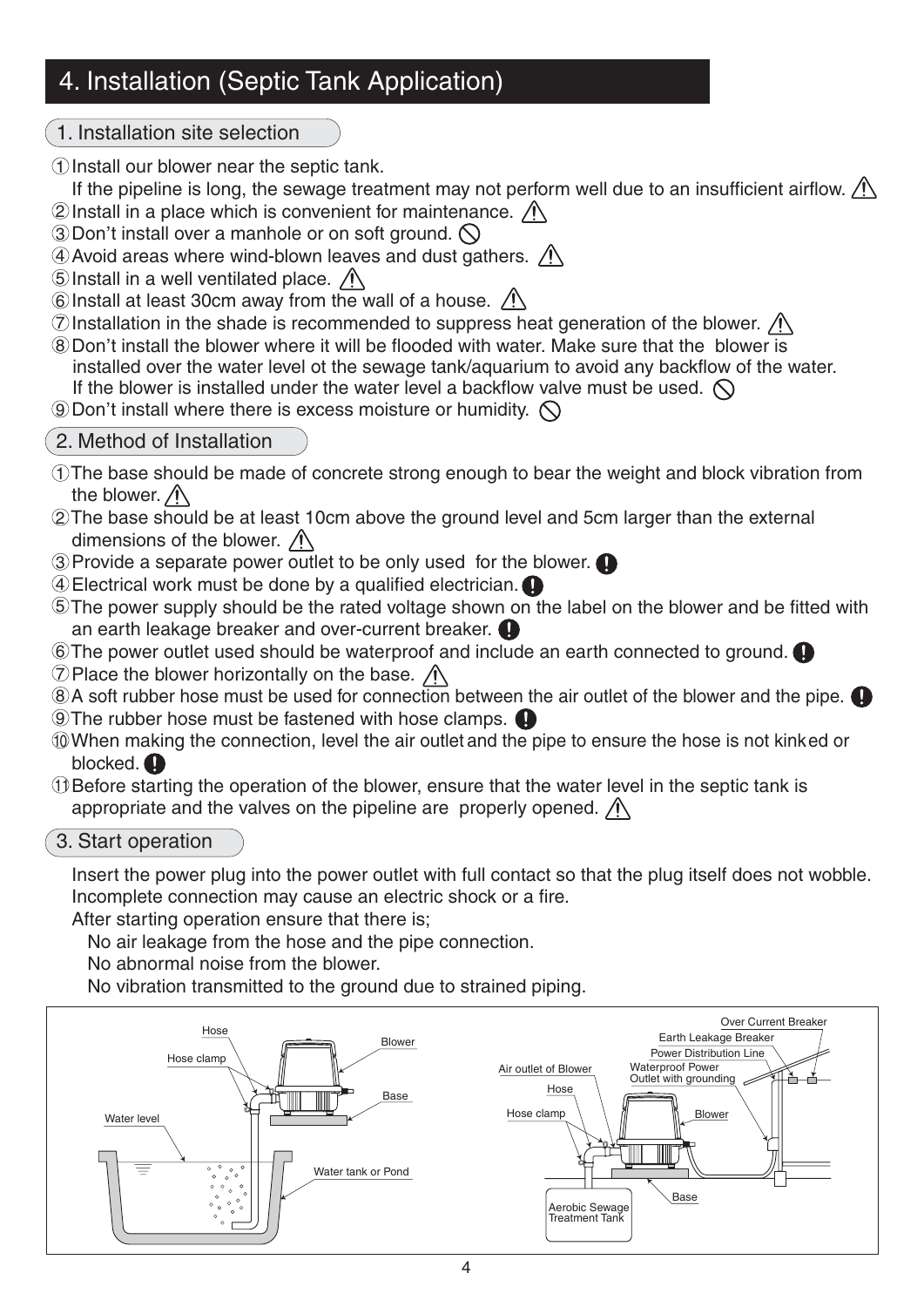## 5. Maintenance (Refer the sketches on the next page)

#### 1. Cautions

- $\Omega$  MEDO blowers are OILLESS. Never lubricate them.  $\Omega$
- $(2)$  All blowers have already been precisely adjusted. Never disassemble them.  $\bigcirc$ (Do not try to loosen the Hex. bolts on the Endcap)

# 2. Replacement of Filter Element

- 1) Be sure to unplug the blower before starting the replacement work.
- $(2)$  Loosen the Bind Screw (1) and remove the Filter Cover  $(4)$ .
- 3 Remove the Filter Element(s)  $\circ$  from the Upper Case  $\circledS$  and replace with new One(s). At the same time, clean the air inlet of the Filter Cover  $\mathcal Q$  and the Upper  $Case 6.$
- 4 Assemble the Filter Cover 4 with the Filter Cover Gasket 3 securely positioned.
- $\overline{5}$  Mount the Filter Cover 4 to the Upper Case  $\overline{6}$ , then tighten with the Bind Screw(s)  $\overline{1}$ .
- 6 Time to replace the Filter Element

It is recommended that the Filter Element(s) is cleaned or replaced with new one(s) depending on the extent of its deterioration as determined by the atomospheric conditions around the application. **The filter element(s) should be checked every three months and should be replaced jearly.**

- 3. Replacement of Piston Set Assy
- $\overline{1}$  Be sure to unplug the blower before starting the maintenance work.
- $(2)$  Remove the Upper Case  $(6)$ , loosen all the Hex. Bolts  $(9)$  on the Headcover  $(1)$  and remove it. In case it is hard to remove the Headcover  $\{0\}$  insert a flat head screwdriver to the slot(s) on the edge of the Headcover  $\theta$  and twist the screwdriver gently to open.
- 3 Take out the Piston Set Assy(s).
- $(4)$  Replace all Piston Set Assys, Gasket A  $(1)$  and Gasket B  $(2)$  with new ones. Be sure to keep the Teflon Seal of the Piston  $\sqrt{3}$  away from any dust, swarf, water, oil or grease. Try not to touch the Teflon Seal of the Piston  $\Omega$  with your fingers.
- $(5)$  Insert the Piston Set Assy(s) into the Pump Body. Install Gasket A  $(1)$  on the Headcover  $\{0\}$  and Gasket B  $\{2\}$  on the Pump Body, then fasten the Headcover  $\{0\}$ with the Hex. Bolts  $\ddot{\text{o}}$ . Tighten the Hex. Bolts  $\ddot{\text{o}}$  evenly and alternately then gradually fully tighten.
- $\circ$  Before putting the Upper Case  $\circ$  back, start the blower and check if there is any air leakage along the Headcover  $\Omega$  or the Nozzle Seal(s)  $\Omega$  by briefly blocking the air outlet. In case there is an air leakage along the Headcover  $(0)$ , re-position Gasket A  $(1)$  and Gasket B  $(2)$  then re-fasten the Hex Bolts  $(9)$ . In case there is an air leakage along the Nozzle Seal(s)  $\Im$  chec k if the nozzle seal is installed on the airtank properly and press the pump body down to allow the outlet port of the Headcover to catch the Nozzle Seal(s) correctly.
- $\overline{7}$  Put the Upper Case 6 back after installing Gasket  $C(8)$  on the Bottom Case properly. Fasten the Bind Screws/Torx Screws (7) evenly and alternately.
- 8 Piston Set Assembly replacement period It is suggested that the Piston Set Assembly is replaced every 24 months resp. after 20.000 h depending on the extent of the blower´s pressure and airflow deterioration. There is a groove on each Teflon Seal of the Piston indicating the degree of wear. If one or both grooves are worn away, replacement of the Piston Set Assembly is recommended.

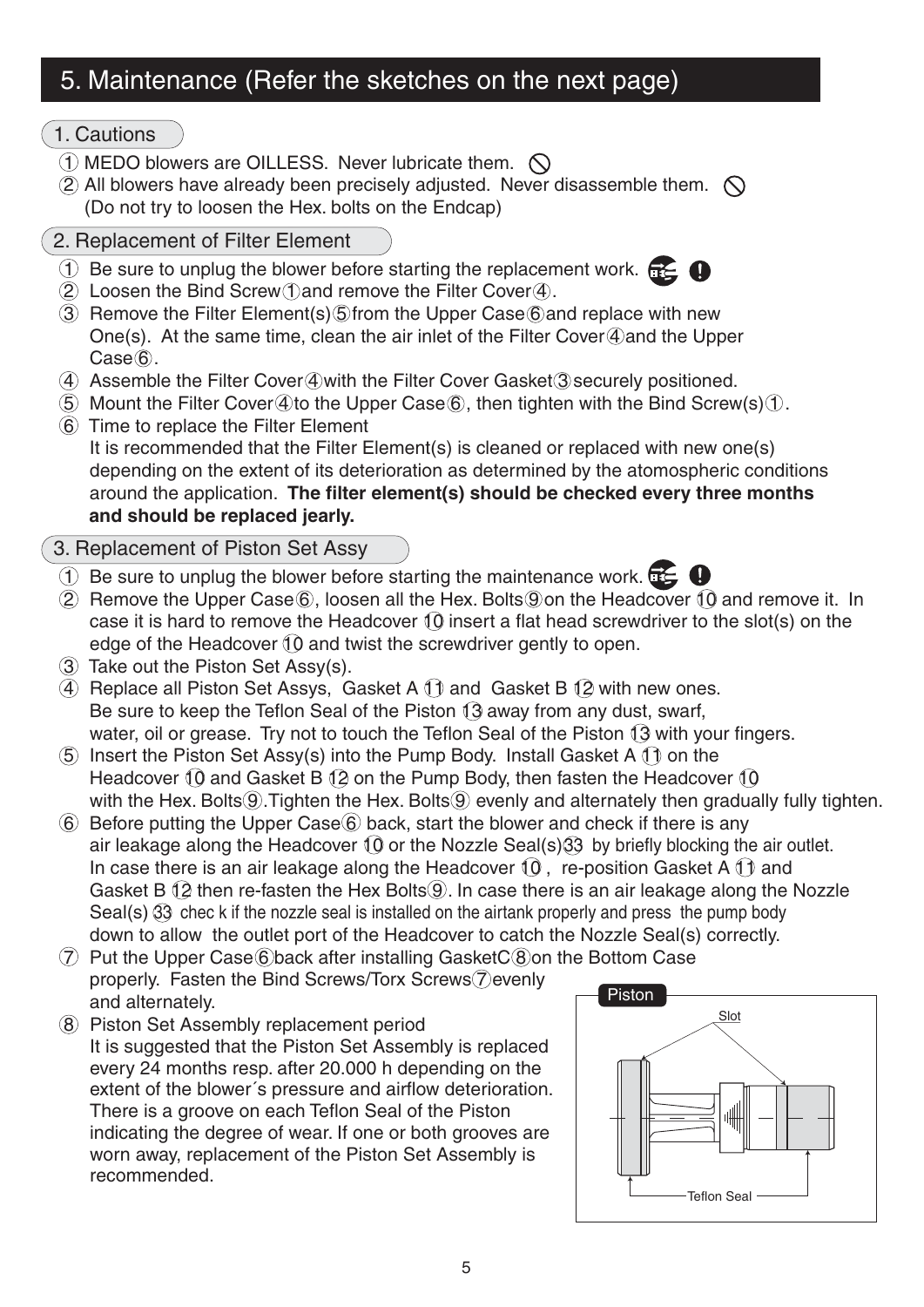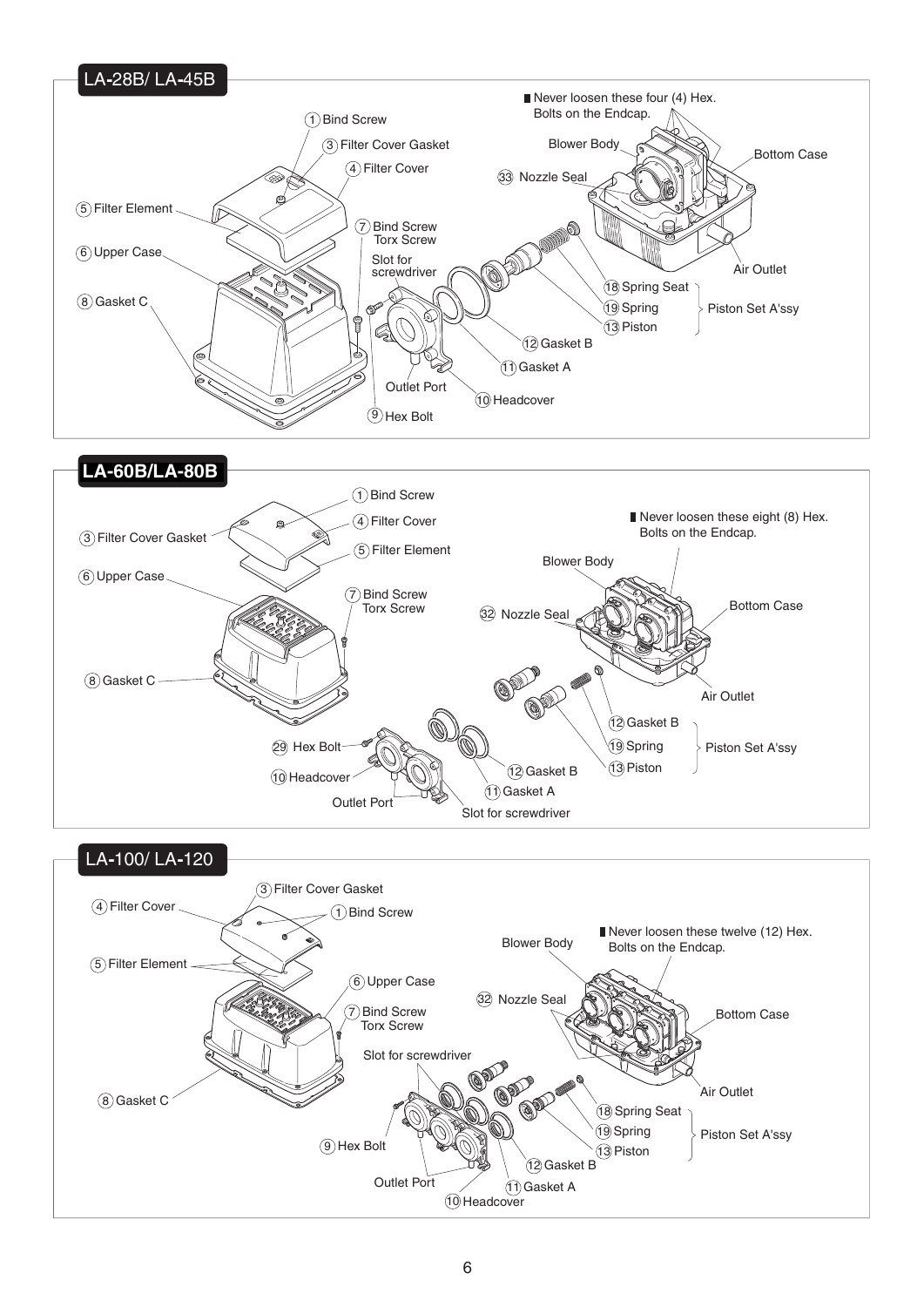#### Piston sectional view



#### **Cautions**

- Locat the spring into the piston by rotating it clockwise.
- Check that grease is present on the convex face of the spring seat.
- ( If no grease is present, please contact your supplier)
- Never use standard grease as it may cause a malfunction. Keep the Teflon Seal away from any dust, swarf, water, oil or grease.

## 4. Purchasing suggestion for the maintenance parts

#### 1 Filter Element

| Model                       | Part No. | Quantity  |
|-----------------------------|----------|-----------|
| LA-28B/LA-45B/LA-100/LA-120 | LB02369  | 10pcs.set |
| $LA-60B/LA-80B$             | LB03937  | 10pcs.set |

#### 2 Repair Parts Kit

| Model         | Part No. | Quantity |
|---------------|----------|----------|
| $LA-28B$      | LB01288  | 1 set    |
| $LA-45B$      | LB03514  | 1 set    |
| $LA-60B$      | LB03519  | 1 set    |
| $LA-80B$      | LB03517  | 1 set    |
| LA-100/LA-120 | LB04151  | 1 set    |

#### 3 Contents of Repair Parts Kit

| Parts Included                            | LA-28B/LA-45B | LA-60B/LA-80B | LA-100/LA-120 |
|-------------------------------------------|---------------|---------------|---------------|
| $\left(5\right)$<br><b>Filter Element</b> |               |               |               |
| Gasket A                                  |               | o             |               |
| <b>Gasket B</b><br>(12)                   |               | റ             | З             |
| Piston<br>(13)                            |               |               |               |
| (18)<br><b>Spring Seat</b>                |               | っ             |               |
| Spring                                    |               |               |               |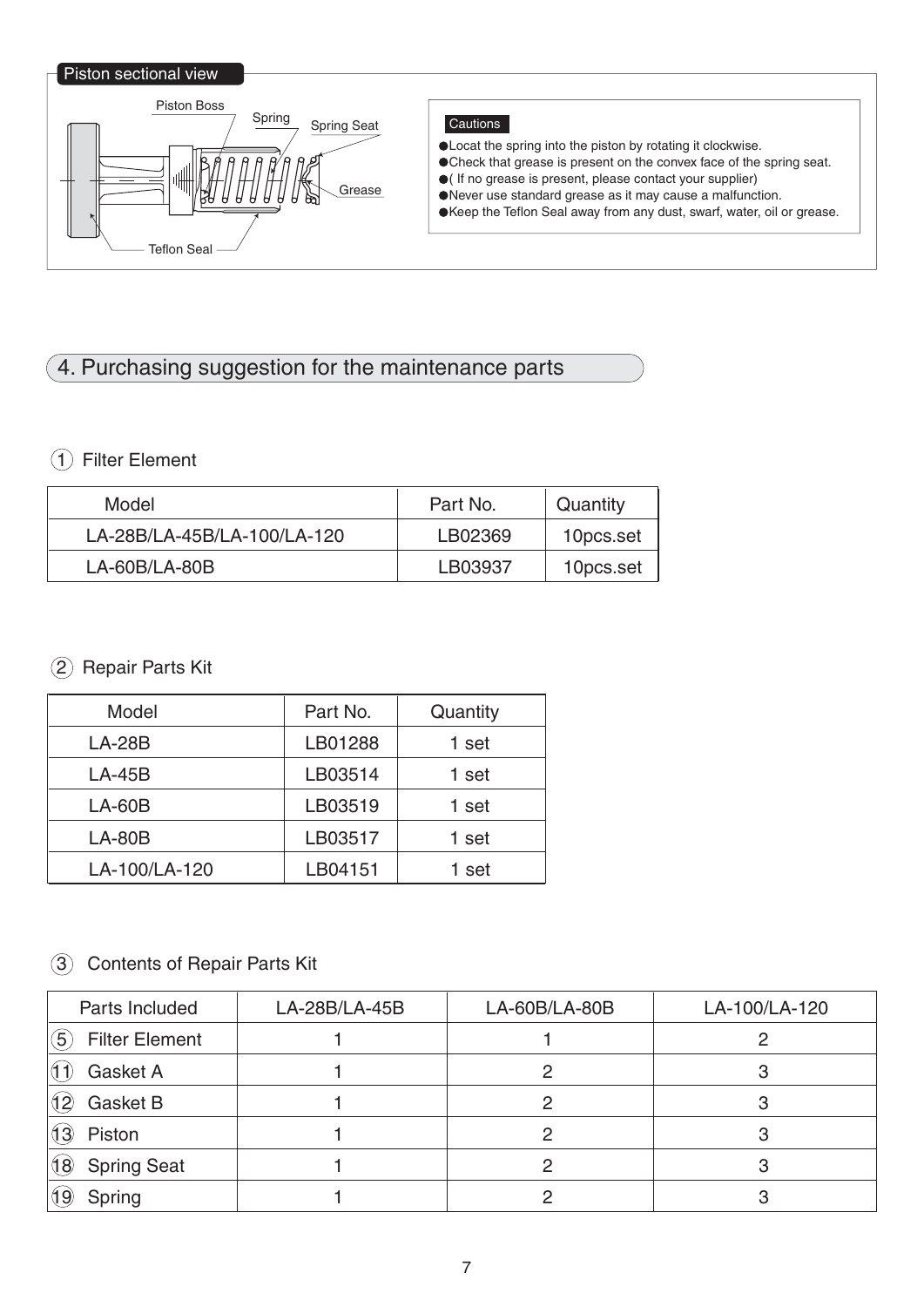

## Parts List

| No.                                   | Part Name                  | LA28B   | $Q'$ ty        | LA45B   | Q'ty           | No.           | Part Name          | LA28B   | Q'ty         | LA45B   | Q'ty           |
|---------------------------------------|----------------------------|---------|----------------|---------|----------------|---------------|--------------------|---------|--------------|---------|----------------|
| 1                                     | <b>Bind Screw</b>          | LP30581 | $\mathbf{1}$   | LP30581 | $\mathbf{1}$   | 27            | Field Core Assy P  | LB01536 | $\mathbf{1}$ | LB03466 | $\mathbf{1}$   |
| 2                                     | Seal Washer                | LP30635 | $\overline{2}$ | LP30635 | 2              |               | Field Core Assy Q  |         |              |         |                |
| 3                                     | <b>Filter Cover Gasket</b> | LQ02607 | $\overline{2}$ | LQ02607 | 2              |               | Field Core Assy E  | LB04038 | $\mathbf{1}$ | LB04028 | $\mathbf{1}$   |
| 4                                     | <b>Filter Cover</b>        | LQ02575 | 1              | LQ02575 | $\mathbf{1}$   | 28            | Endcap             | LQ01052 | $\mathbf{1}$ | LQ02892 | $\mathbf{1}$   |
| 5                                     | <b>Filter Element</b>      | LQ02605 | 1              | LQ02605 | $\mathbf{1}$   | 29            | <b>Hex Bolt</b>    | LP31316 | 4            | LP31316 | 4              |
| 6                                     | <b>Upper Case</b>          | LB02937 | 1              | LB02937 | $\mathbf{1}$   | 30            | <b>Rubber Feet</b> | LQ04256 | 4            | LQ04256 | $\overline{4}$ |
| $\overline{7}$                        | <b>Bind Screw UL</b>       | LP30581 | 4              | LP30581 | $\overline{4}$ | 31            | Cable Assy UK      | LB05341 | 1            | LB05341 | 1              |
|                                       | <b>Torx Screw CE</b>       | LQ03082 | 4              | LQ03082 | 4              |               | Cable Assy D       | LB05307 | $\mathbf{1}$ | LB05307 | $\mathbf{1}$   |
| 8                                     | Gasket C                   | LQ02601 | 1              | LQ02601 | 1              |               | Cable Assy A       |         |              |         |                |
| 9                                     | Hex Bolt                   | LP31316 | 4              | LP31316 | $\overline{4}$ |               | Cable Assy J       | LQ01037 | $\mathbf{1}$ | LQ01037 | $\mathbf{1}$   |
| 10                                    | Headcover                  | LQ02567 | 1              | LQ02063 | $\mathbf{1}$   |               | Cable Assy UL      | LB04770 | $\mathbf{1}$ | LB04770 | 1              |
| 11                                    | Gasket A                   | LQ01043 | 1              | LQ01043 | $\mathbf{1}$   | 32            | <b>Nozzle Seal</b> | LQ02598 | $\mathbf{1}$ | LQ02598 | $\mathbf{1}$   |
| 12                                    | Gasket B                   | LQ01042 | 1              | LQ01042 | $\mathbf{1}$   | 33            | Air Tank Assy      | LB02987 | $\mathbf{1}$ | LB02987 | 1              |
| 13                                    | Piston                     | LA70625 | 1              | LB03132 | $\mathbf{1}$   | 34            | Joint Hose         | LQ02602 | $\mathbf{1}$ | LQ02602 | $\mathbf{1}$   |
| $\overline{14}$                       | Piston Sub Assy            | LA70626 | 1              | LB03133 | $\mathbf{1}$   | 35            | <b>Bottom Case</b> | LB02938 | 1            | LB02938 | $\mathbf{1}$   |
| $\overline{15}$                       | <b>Inlet Valve</b>         | LP30916 | 1              | LP30916 | $\mathbf{1}$   | 36            | Cushion            |         |              |         |                |
| $\overline{16}$                       | Valve Retainer A           | LP11548 | 1              | LP11548 | $\mathbf{1}$   | 37            | <b>Rubber Plug</b> |         |              |         |                |
| $\overline{\textcircled{1}}$          | CS Ring                    | LP12948 | 1              | LP12948 | $\mathbf{1}$   | <b>OPTION</b> |                    |         |              |         |                |
| 18                                    | <b>Spring Seat</b>         | LP12155 | 1              | LP12155 | $\mathbf{1}$   | 38            | <b>Hose Assy</b>   |         |              |         |                |
| 19                                    | Spring                     | LP30620 | 1              | LQ02743 | $\mathbf{1}$   |               | LA97475            |         |              | LB03185 |                |
| 20                                    | Housing                    | LB03184 | 1              | LB03184 | $\mathbf{1}$   |               |                    |         |              |         |                |
| $\circledS$                           | SE Ring                    | LP12475 | $\overline{2}$ | LP12475 | 2              |               |                    |         |              |         |                |
| $\overline{\textcircled{\textbf{2}}}$ | Valve Retainer B           | LP13735 | 2              | LP13735 | $\overline{2}$ |               |                    |         |              |         |                |
| $\circledS$                           | <b>Outlet Valve</b>        | LP10359 | 2              | LP10359 | 2              |               |                    |         |              |         |                |
| 24                                    | Screw 5 x 20               | LP12599 | $\overline{2}$ | LP12599 | 2              |               |                    |         |              |         |                |
| 25                                    | <b>Insulation Bush</b>     | LP10355 | 2              | LP10355 | $\overline{2}$ |               |                    |         |              |         |                |
| 26                                    | <b>Rear Cylinder</b>       | LA71843 | 1              | LA71843 | 1              |               |                    |         |              |         |                |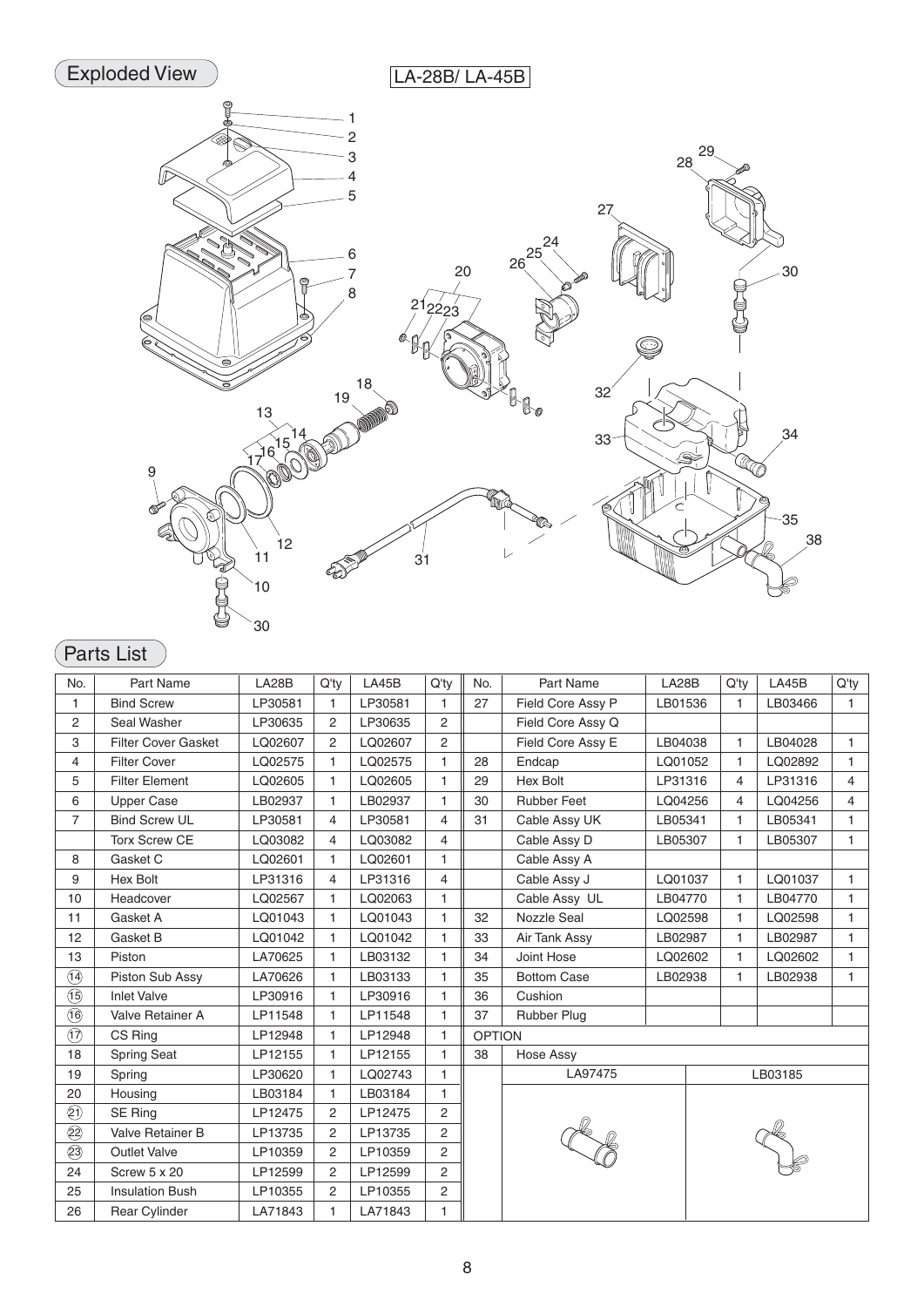

## Parts List

| No.            | Part Name                  | $LA-60B$ | $Q'$ ty        | $LA-80B$ | Q'ty           | No.           | Part Name          | $LA-60B$ | $Q'$ ty        | $LA-80B$ | $Q'$ ty        |
|----------------|----------------------------|----------|----------------|----------|----------------|---------------|--------------------|----------|----------------|----------|----------------|
| 1              | <b>Bind Screw</b>          | LP30581  | $\mathbf{1}$   | LP30581  | 1              | 22            | Endcap             | LQ03767  | 1              | LQ03767  | $\mathbf{1}$   |
| $\overline{2}$ | Seal Washer                | LP30635  | $\overline{2}$ | LP30635  | 2              |               | Endcap (Thermal)   | LQ05321  | $\mathbf{1}$   | LQ05321  | 1              |
| 3              | <b>Filter Cover Gasket</b> | LQ02607  | $\overline{2}$ | LQ02607  | 2              | 23            | Hex Bolt           | LP31316  | 8              | LP31316  | 8              |
| 4              | <b>Filter Cover</b>        | LB06202  | 1              | LB06202  | 1              | 24            | <b>Rubber Feet</b> | LQ05143  | 4              | LQ05143  | $\overline{4}$ |
| 5              | <b>Filter Element</b>      | LQ02730  | $\mathbf{1}$   | LQ02730  | 1              | 25            | Cable Assy UK      | LB05341  | 1              | LB05341  | $\mathbf{1}$   |
| 6              | <b>Upper Case</b>          | LB06203  | $\mathbf{1}$   | LB06203  | $\mathbf{1}$   |               | Cable Assy D       | LB05307  | 1              | LB05307  | $\mathbf{1}$   |
| $\overline{7}$ | <b>Bind Screw UL</b>       | LP30581  | 6              | LP30581  | 6              |               | Cable Assy A       | LB06463  | 1              | LB06463  | $\mathbf{1}$   |
|                | Torx Screw CE              | LQ03082  | 6              | LQ03082  | 6              |               | Cable Assy J       | LB00914  | $\mathbf{1}$   | LB00914  | $\mathbf{1}$   |
| 8              | Gasket C                   | LQ05144  | 1              | LQ05144  | 1              |               | Cable Assy UL      | LB04770  | $\mathbf{1}$   | LB04770  | $\mathbf{1}$   |
| 9              | Hex Bolt                   | LP31316  | 6              | LP31316  | 6              | 26            | <b>Bottom Case</b> | LB06205  | $\mathbf 1$    | LB06205  | $\mathbf{1}$   |
| 10             | <b>Headcover Assy</b>      | LB06207  | 1              | LB06207  | 1              | 27            | Joint Hose         | LQ05142  |                | LQ05142  | $\mathbf{1}$   |
| 11             | Gasket A                   | LQ01043  | $\overline{2}$ | LQ01043  | 2              | 28            | LP13171<br>Clamp   |          | $\overline{2}$ | LP13171  | $\overline{2}$ |
| 12             | Gasket B                   | LQ01042  | $\overline{2}$ | LQ01042  | 2              | <b>OPTION</b> |                    |          |                |          |                |
| 13             | Piston Assy                | LB03132  | $\overline{2}$ | LB03132  | $\overline{2}$ | 29            | Hose Assy          |          |                |          |                |
| 14             | Spring                     | LP30585  | 2              | LQ02743  | $\overline{2}$ |               | LA97475            |          |                | LB03185  |                |
| 15             | <b>Spring Seat</b>         | LP12155  | $\overline{2}$ | LP12155  | 2              |               |                    |          |                |          |                |
| 16             | <b>Housing Assy</b>        | LB03184  | 2              | LB03184  | 2              |               | LA97475            |          |                | LB03185  |                |
| 17             | Rubber Plug                | LQ03775  | 1              | LQ03775  |                |               |                    |          |                |          |                |
| 18             | Rear Cylinder              | LB02443  | $\overline{2}$ | LB02443  | $\overline{2}$ |               |                    |          |                |          |                |
| 19             | <b>Insulation Bush</b>     | LP10355  | 4              | LP10355  | 4              |               |                    |          |                |          |                |
| 20             | Screw 5 x 20               | LP12599  | 4              | LP12599  | 4              |               |                    |          |                |          |                |
| 21             | Field Core Assy P          | LB04901  | $\mathbf 1$    | LB04905  | 1              |               |                    |          |                |          |                |
|                | Field Core Assy Q          | LB05126  | 1              | LB05134  | 1              |               |                    |          |                |          |                |
|                | Field Core Assy E          | LB05099  | 1              | LB05048  | 1              |               |                    |          |                |          |                |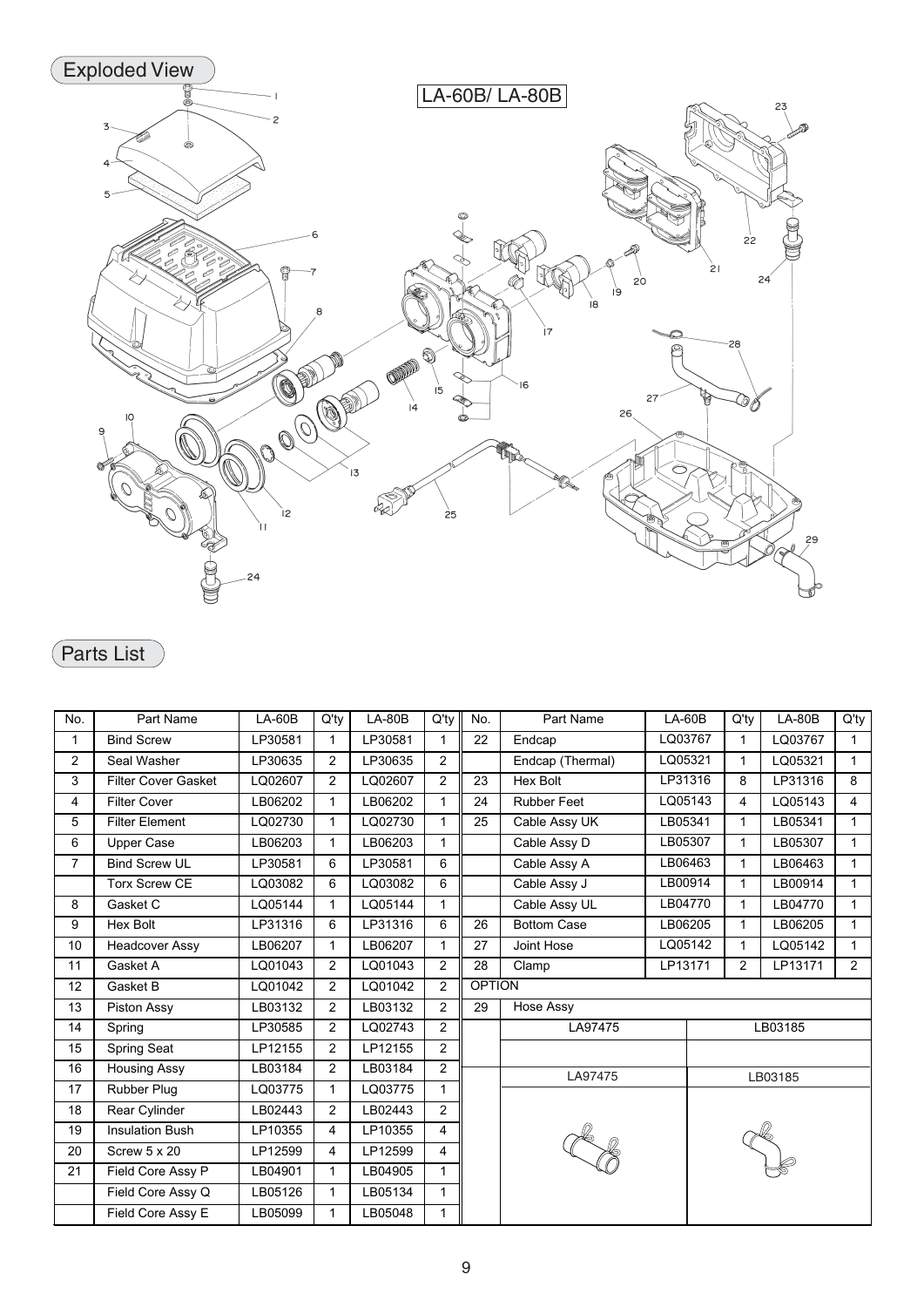

## Parts List

| No.                                  | <b>Part Name</b>           | <b>LA100</b> | Q'ty           | LA120   | $Q'$ ty        | No.           | Part Name          | <b>LA100</b> | $Q'$ ty        | <b>LA120</b> | Q'ty         |
|--------------------------------------|----------------------------|--------------|----------------|---------|----------------|---------------|--------------------|--------------|----------------|--------------|--------------|
| 1                                    | <b>Bind Screw</b>          | LP30581      | $\overline{2}$ | LP30581 | 2              | 27            | Field Core Assy P  | LB04855      | 1              | LB04909      | $\mathbf{1}$ |
| 2                                    | Seal Washer                | LP30635      | 4              | LP30635 | 4              |               | Field Core Assy Q  |              |                | LB04280      | 1            |
| 3                                    | <b>Filter Cover Gasket</b> | LQ03101      | 2              | LQ03101 | 2              |               | Field Core Assy E  | LB04180      | 1              | LB04171      | $\mathbf{1}$ |
| 4                                    | <b>Filter Cover</b>        | LB30769      | $\mathbf{1}$   | LB30769 | 1              | 28            | Endcap             | LQ03108      | 1              | LQ03108      | $\mathbf{1}$ |
| 5                                    | <b>Filter Element</b>      | LQ02605      | 2              | LQ02605 | $\overline{2}$ | 29            | <b>Hex Bolt</b>    | LP31316      | 12             | LP31316      | 12           |
| 6                                    | <b>Upper Case</b>          | LB03763      | $\mathbf{1}$   | LB03763 | 1              | 30            | <b>Rubber Feet</b> | LQ03089      | 6              | LQ03089      | 6            |
| $\overline{7}$                       | <b>Bind Screw UL</b>       | LP30581      | 8              | LP30581 | 8              | 31            | Cable Assy UK      | LB05341      | 1              | LB05341      | $\mathbf{1}$ |
|                                      | <b>Torx Screw CE</b>       | LQ03082      | 8              | LQ03082 | 8              |               | Cable Assy D       | LB05307      | 1              | LB05307      | 1            |
| 8                                    | Gasket C                   | LQ03091      | $\mathbf{1}$   | LQ03091 | $\mathbf{1}$   |               | Cable Assy A       |              |                | LB05220      | $\mathbf{1}$ |
| 9                                    | <b>Hex Bolt</b>            | LP31316      | 12             | LP31316 | 12             |               | Cable Assy J       | LQ01037      | 1              | LQ01037      | 1            |
| 10                                   | Headcover                  | LB03834      | 1              | LB03834 | $\mathbf{1}$   |               | Cable Assy UL      | LB04770      | 1              | LB04770      | 1            |
| 11                                   | Gasket A                   | LQ01399      | 3              | LQ01399 | 3              | 32            | <b>Nozzle Seal</b> | LQ02598      | $\overline{2}$ | LQ02598      | 2            |
| 12                                   | Gasket B                   | LQ01400      | 3              | LQ01400 | 3              | 33            | Air Tank Assy      | LB03771      | 1              | LB03771      | 1            |
| 13                                   | Piston                     | LB03779      | 3              | LB03779 | 3              | 34            | Joint Hose         | LQ03096      | 1              | LQ03096      | $\mathbf{1}$ |
| $\bigcirc$                           | Piston Sub Assy            | LB03780      | 3              | LB03780 | 3              | 35            | <b>Bottom Case</b> | LB03762      | 1              | LB03762      | $\mathbf{1}$ |
| $\circled{1}$                        | <b>Inlet Valve</b>         | LQ03230      | 3              | LQ03230 | 3              | 36            | Cushion            | LQ03112      |                | LQ03112      | 1            |
| $\circled6$                          | Valve Retainer A           | LP11548      | 3              | LP11548 | 3              | 37            | Rubber Plug        |              |                |              |              |
| $\textcircled{\small{1}}$            | CS Ring                    | LP12948      | 3              | LP12948 | 3              | <b>OPTION</b> |                    |              |                |              |              |
| 18                                   | <b>Spring Seat</b>         | LP10357      | 3              | LP10357 | 3              | 38            | Hose Assy          |              |                |              |              |
| 19                                   | Spring                     | LQ03117      | 3              | LQ03117 | 3              |               | LB04119            | LB03965      |                | LB01070      |              |
| 20                                   | Housing                    | LB03778      | 3              | LB03778 | 3              |               |                    |              |                |              |              |
| $\overline{\textcircled{\tiny 2}}$   | SE Ring                    | LP12475      | 6              | LP12475 | 6              |               |                    |              |                |              |              |
| $\overline{\textcircled{\small{2}}}$ | Valve Retainer B           | LP13735      | 6              | LP13735 | 6              |               |                    |              |                |              |              |
| $\circled{3}$                        | <b>Outlet Valve</b>        | LP10359      | 6              | LP10359 | 6              |               |                    |              |                |              |              |
| 24                                   | Screw 5 x 20               | LP12599      | 6              | LP12599 | 6              |               |                    |              |                |              |              |
| 25                                   | <b>Insulation Bush</b>     | LP10355      | 6              | LP10355 | 6              |               |                    |              |                |              |              |
| 26                                   | <b>Rear Cylinder</b>       | LB01415      | 3              | LB01415 | 3              |               |                    |              |                |              |              |